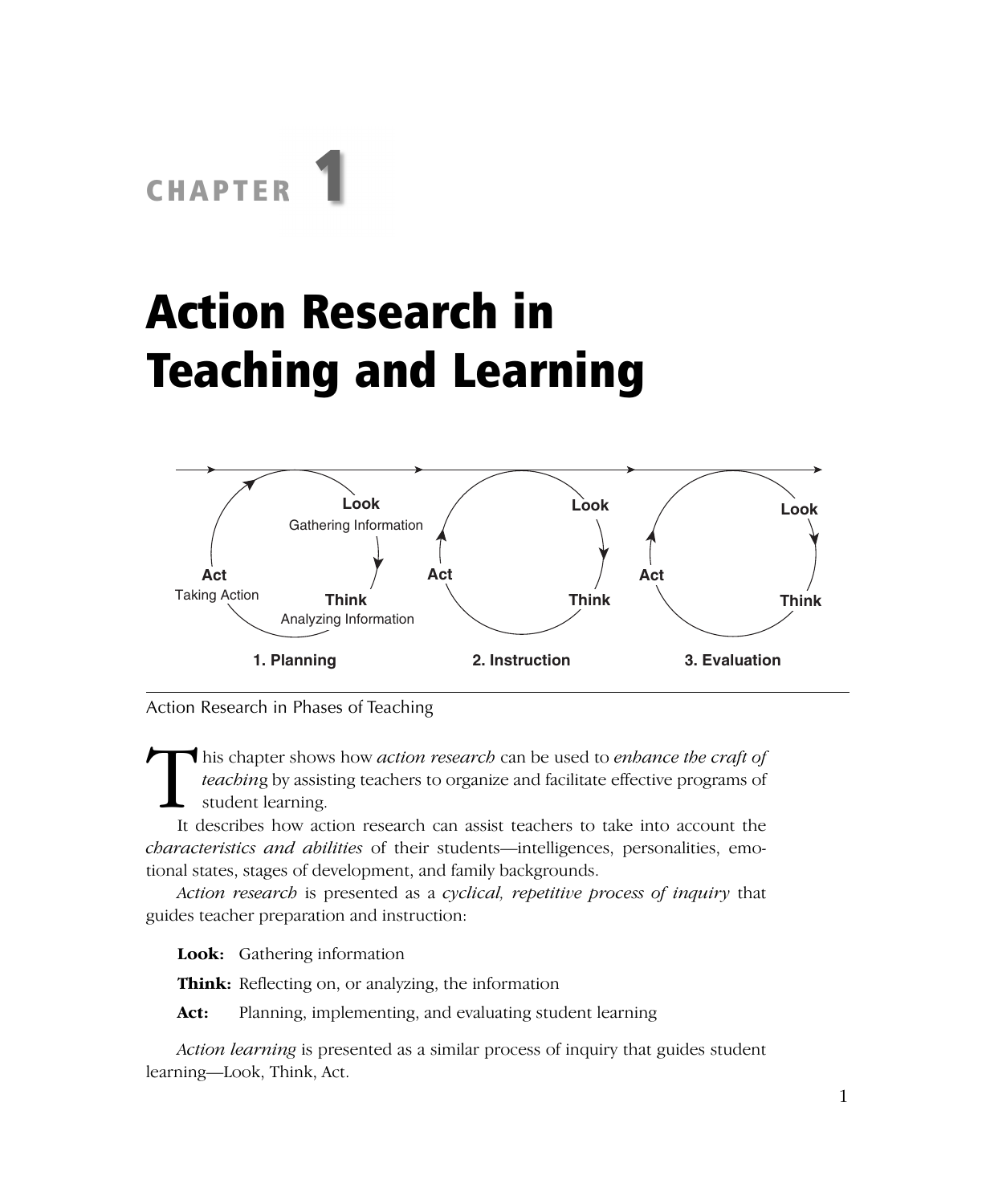Action research and action learning *are parallel processes* that enable teacher and student to work in tandem to accomplish effective learning processes.

The chapter then briefly describes how action research can be applied to three phases of instruction—*planning, instruction, and evaluation.*

## **MYSELF AS TEACHER: THE REFLECTIVE PRACTITIONER**

As a classroom teacher I would start the school year thinking about the classroom that was to emerge in the coming weeks—the students that would come to me, and the task of teaching them. Who are the children? What will they be like? What will they need to learn? How will I plan and organize the learning that my students must accomplish? There would be so much to do! Although initially a little daunted by the task, my professional preparation and experience provided the set of resources with which to systematically construct a syllabus and organize my classroom so that I was ready for the arrival of my students.

The students would arrive in class on the first day of school eager to see what their teacher had in store for them. For the more able, excitement and expectation at the possibilities of engaging in interesting and rewarding activities fed the positive experience they expected from school. Others were more wary, conscious of the sometimes precarious demands that are made of them, and the possibility of embarrassment or feelings of inadequacy that accompany them as they enter the classroom.

As I gained experience, I became more aware of the many dimensions of my students that I had to take into account as I planned lessons for my class. They often came from quite diverse backgrounds, the racial, ethnic, and national diversity evident in their dress, behaviors, interests, attitudes, and responses. These, in turn, were clearly influenced by their family circumstances, the television shows they watched, the type of parenting they had received, and the quality of their community life, as well as their individual dispositions and abilities, and their relationships with their peers.

But I also learned that I couldn't take anything for granted, and that often my "eyeballing" of students could lead to quite mistaken conclusions. I remember "Max," whose slouched body and scruffy clothes, together with a rather sullen appearance, masked a little "gem." Although initially somewhat reticent, he could transform the class with insightful, witty, and ultimately informative remarks, and his knowledge of the inner workings of a computer became legendary in the class.

As I built my understanding of my students, I became increasingly sensitive to their different needs, capabilities, and attitudes and the creative teaching strategies I could employ to engage them in learning activities that not only held their attention but, in the best of times, excited them greatly. Becoming frustrated with the tired response of one class to the social studies program I had planned, I gave them their head and asked them to explore a topic of their own choosing, asking only that they provide an interesting presentation to the class that used a variety of media. The outcomes were quite spectacular, resulting in a parents night in which students proudly presented their projects to an assembled group of family members.

As I reflect on my work with students, therefore, I am reminded that teaching, such a rewarding profession when done well, requires me to engage all aspects of my professional self—my head, my heart, and my hands. To do it well, I need to quite consciously employ reflective processes of inquiry that enable me to answer the questions in the first paragraph of this section. I now see this reflective process as action research—a process of systematic inquiry that provides a clearly defined body of concepts and ideas with which I can accomplish the wonderful art and craft of teaching.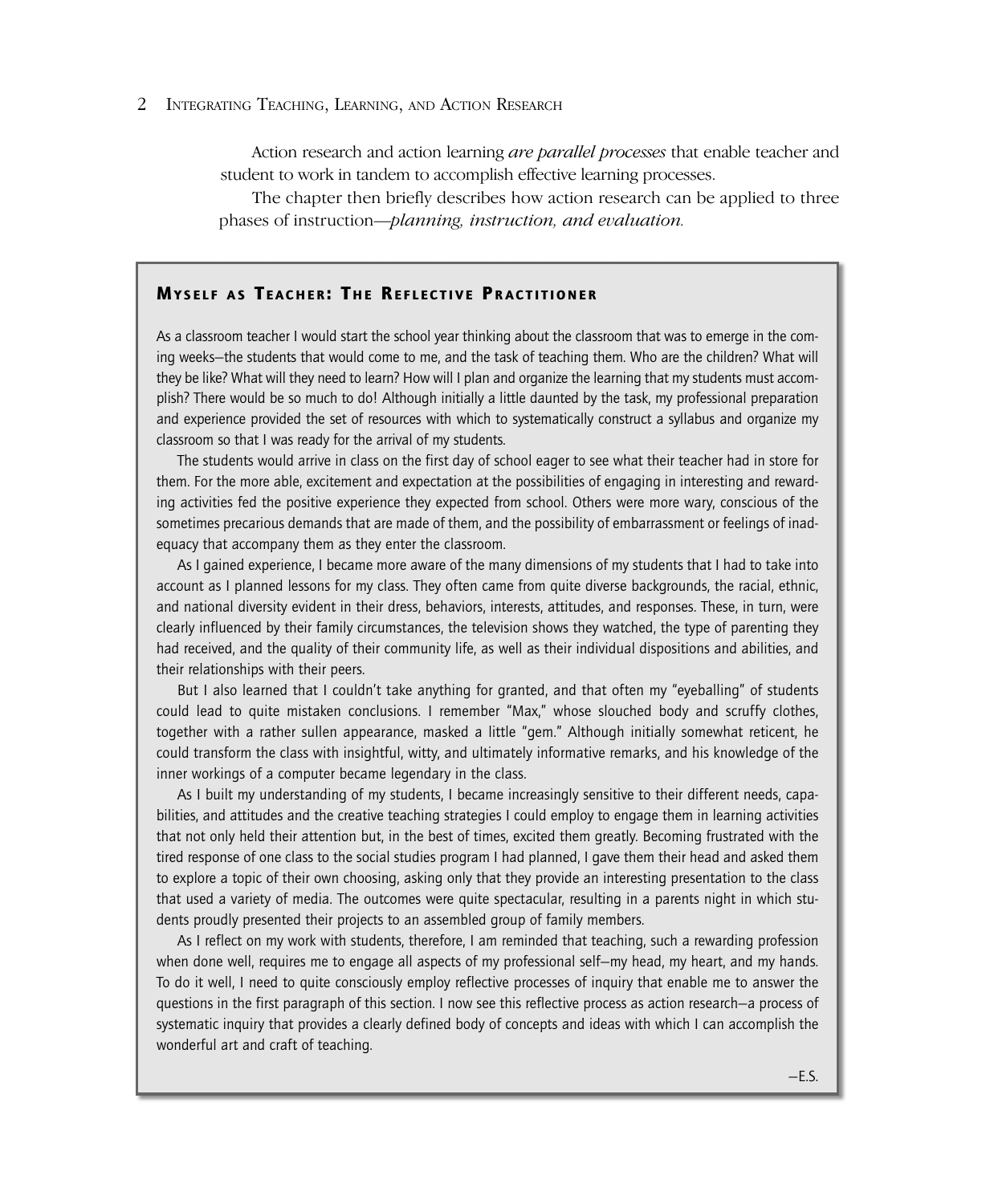# **THE CRAFT OF TEACHING: ORGANIZING AND FACILITATING STUDENT LEARNING**

Common views of teaching see it as a relatively straightforward process, selected content being organized into a lesson plan that sets out the sequence of activities required to accomplish student learning objectives and outcomes. Preservice teachers soon learn that there is much more involved, however, and learn to accomplish the rather complex task of preparing a lesson plan. Typically, this will incorporate:

**Objectives/Outcomes:** What students will know and be able to do by the end of the lesson

**Standards:** State requirements for student learning

**Procedures:** A sequence of learning activities

**Assessment:** Tasks that demonstrate student levels of performance on each of the standards

**Materials:** Materials and equipment required during the lesson

Teachers commonly encompass lesson plans within a grid or table (see Figure 1.1) that enables them to check the progress of the lesson as students move through the sets of learning activities and assessment tasks.

| <b>Grade Level:</b>                         |                                     |                                     |                   |  |
|---------------------------------------------|-------------------------------------|-------------------------------------|-------------------|--|
| Subject:                                    |                                     |                                     |                   |  |
| <b>Unit Title/Lesson Title:</b>             |                                     |                                     |                   |  |
| <b>Key Standards:</b>                       |                                     |                                     |                   |  |
| <b>Time/Duration:</b>                       |                                     |                                     |                   |  |
| <b>Special Needs and ELL Modifications:</b> |                                     |                                     |                   |  |
| <b>Materials</b>                            |                                     |                                     |                   |  |
| <b>Objectives/Outcomes</b><br>& Standards   | <b>Teacher</b><br><b>Procedures</b> | <b>Student</b><br><b>Procedures</b> | <b>Assessment</b> |  |
|                                             |                                     |                                     |                   |  |
|                                             |                                     |                                     |                   |  |
|                                             |                                     |                                     |                   |  |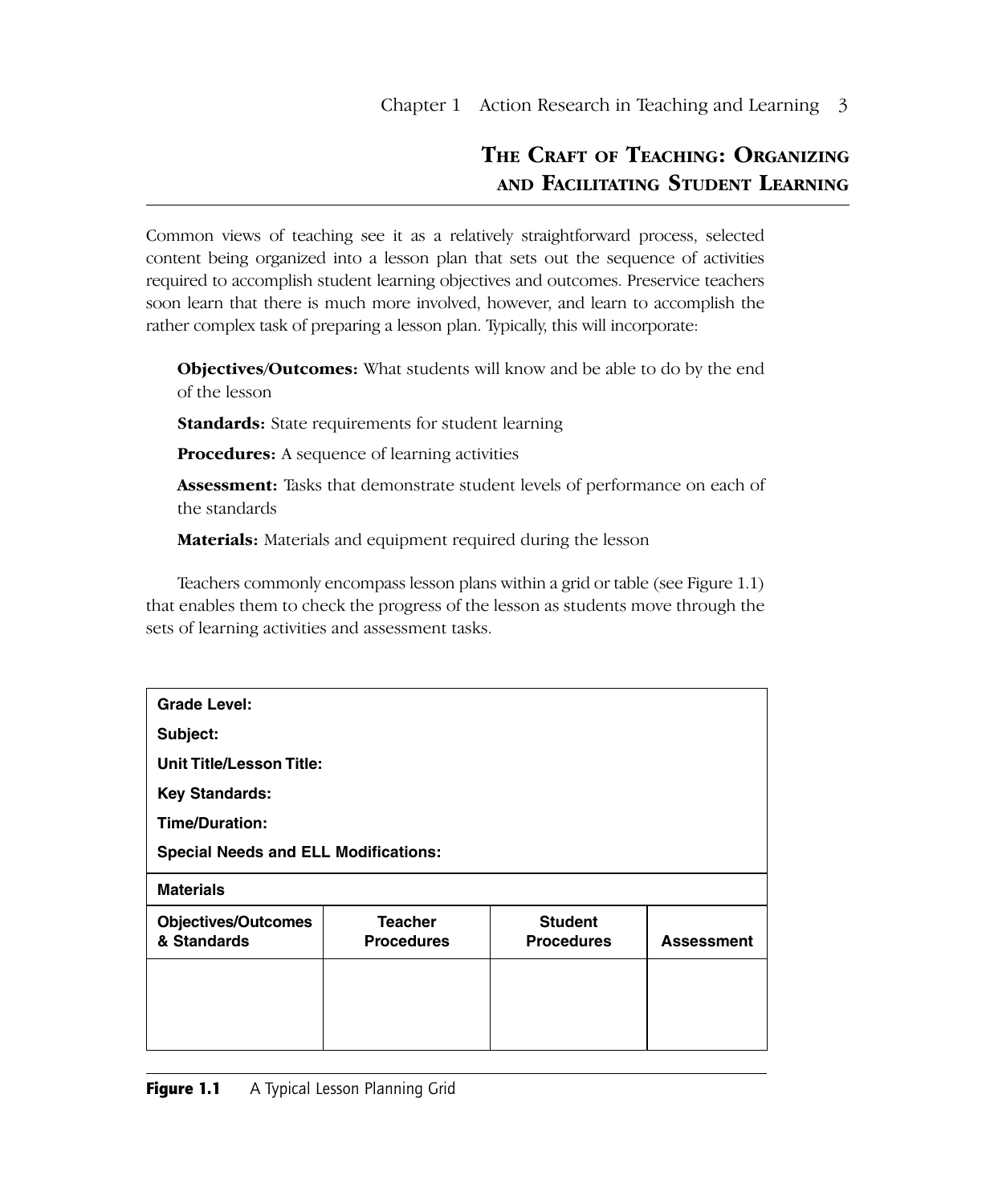A well-planned and -executed lesson provides both teachers and students with high degrees of satisfaction, and is the basis for a successful and rewarding classroom experience. As we highlight below, however, the ability of teachers to accomplish these professionally desirable outcomes requires them to take into account the many facets of children and learning that comprise the art of teaching. Teaching is not just a mechanical process of presenting lessons and testing students, but a real craft that requires systematic and creative work to achieve the educational outcomes required of the diverse students that face teachers in their classrooms. Further, it is a social production that requires teachers to consciously build a learning community that nurtures children and enables them to work together in highly productive ways.

# **THE COMPLEXITIES OF TEACHING AND LEARNING**

Planning a lesson is more than just setting out a program of learning, however. A teacher must take into account not only the information or skills to be learned, but also the characteristics and capabilities of the students in the class. A successful program of learning requires careful alignment of what is to be learned with the qualities of the learner.

## **STUDENT CHARACTERISTICS AND CAPABILITIES**

Think of the different classrooms in which you have taught or which you have visited. Students in a typical classroom come from a broad range of family and community backgrounds. Some may come from very traditional families comprised of mother, father, and children. Many children, however, may live in single-parent families lacking either a father or a mother, may be part of a blended family with children from two previous families, may have parents of the same sex, may live with relatives, or may be housed in a foster home. In some high schools, students may be self-supporting, or have responsibilities for caring for their siblings. Any of these situations may vary in the degree to which they provide an environment in which children can grow and develop. Some may be stable and nurturing, the children experiencing lives that are generally harmonious and organized, while others may live in homes where parents are often in conflict, or where the dysfunctional relationships are not conducive to the experience of a happy childhood.

But differences in experience go even deeper, as some children will be raised in contexts where the parents are fully employed with adequate incomes that enable them to provide for the everyday needs of their children. Others will experience families that struggle almost from day to day to make adequate provision for food, dress, and housing. Aligned with these differences are differences in employment that characterize the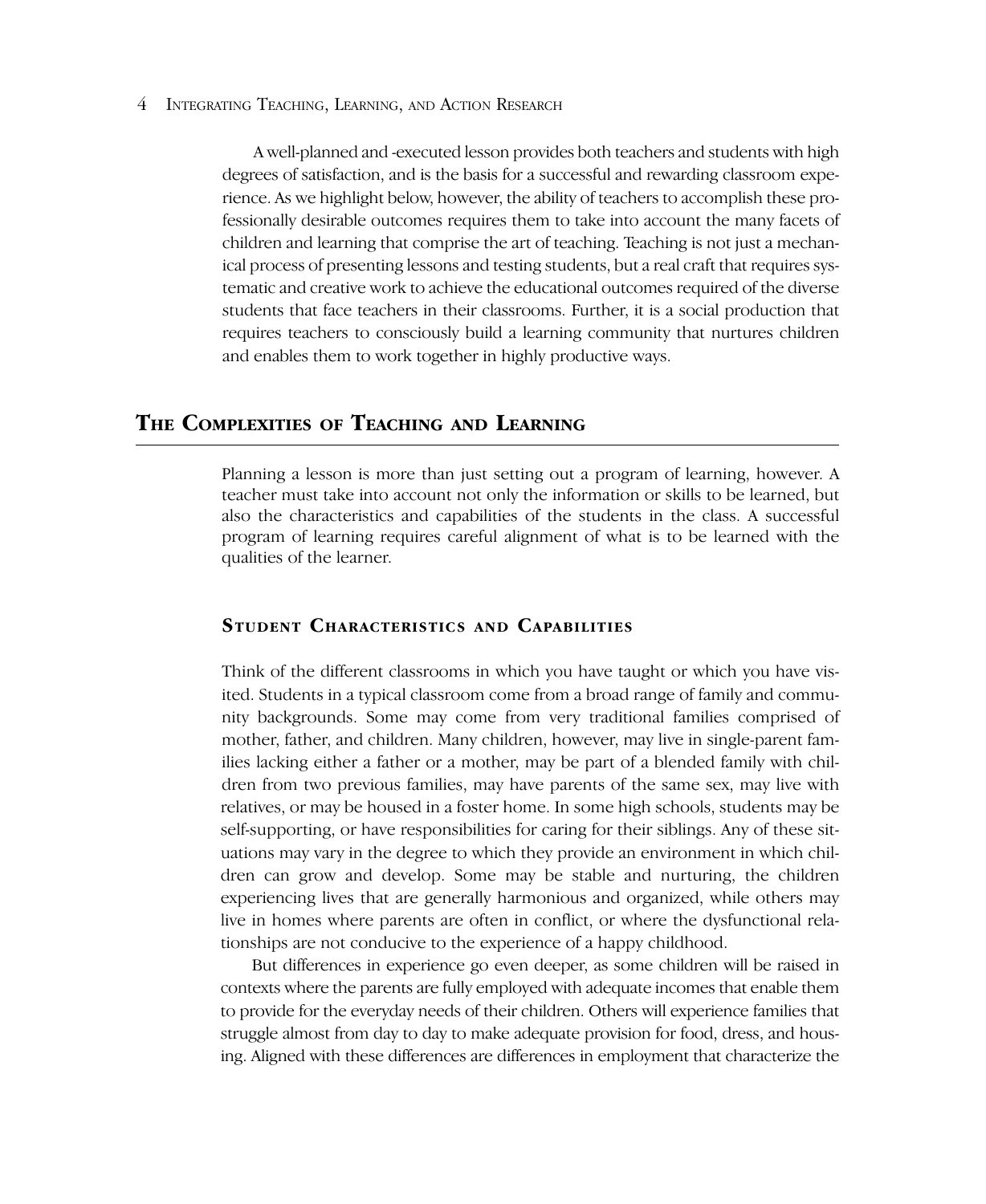broad cross-section of any society, from unskilled workers in service industries, through tradespeople, clerical, professional, and business and industry. Parental occupations provide a broad range of differences in lifestyle, aspirations, attitudes, values and behaviors, and social orientations (e.g., see the box "Occupational Preferences").

## $O$  **CCUPATIONAL PREFERENCES**

When I was a teenager, my father, a working-class man, used his social contacts to arrange a clerical job for me. From his perspective, this was a "plum" occupation that would set me up for life, and he was totally surprised when I rejected his offer, indicating that I wished to continue my schooling and become a teacher. Teaching, to him, who had left school very early, was a mysterious job that seemed outside the reach of his son. It was only by strenuous argument that he allowed me, somewhat begrudgingly, to take up a path that seemed, from his perspective, to lack the promise so evident in the clerical position he had arranged. Despite my later success in my chosen occupation, he never really understood or accepted the wisdom of my choice, and I never felt that I had, in his eyes, been successful.

 $-E.S.$ 

But differences in experience and orientation go even deeper than this. The racial and ethnic diversity that is part of almost any neighborhood in today's modern society means that children will come from families that have deep-seated differences in attitudes, behaviors, and outlooks. These differences are not always evident, but have the potential to greatly affect children's learning. Teachers need to provide learning activities that not only take account of these cultural characteristics, but take advantage of them to enhance the learning environment of their classroom community.

Children from these different contexts, therefore, come to school with a variety of behaviors and responses that derive from their family and community experiences. The differences, however, go even deeper, since children will also differ in their behaviors and responses according to the individual characteristics that are part of their genetic inheritance. Some will have abilities that enable them to easily accomplish the academic tasks that are part of school life, while others will struggle with the complexities of the written word and the intricacies of numbers. Some will have keen eyesight, or good hand–eye coordination, while others are near- or farsighted, and struggle with the small physical tasks—writing, drawing, cutting, throwing, catching, and so on—that are part of regular classroom and school activity. Students will also differ in their emotional makeup, their growth and development, and their ability to interact with others. Many classrooms contain children whose degree of difference—emotional, physical, intellectual, language—is so marked that they require particular attention to accommodate their special needs.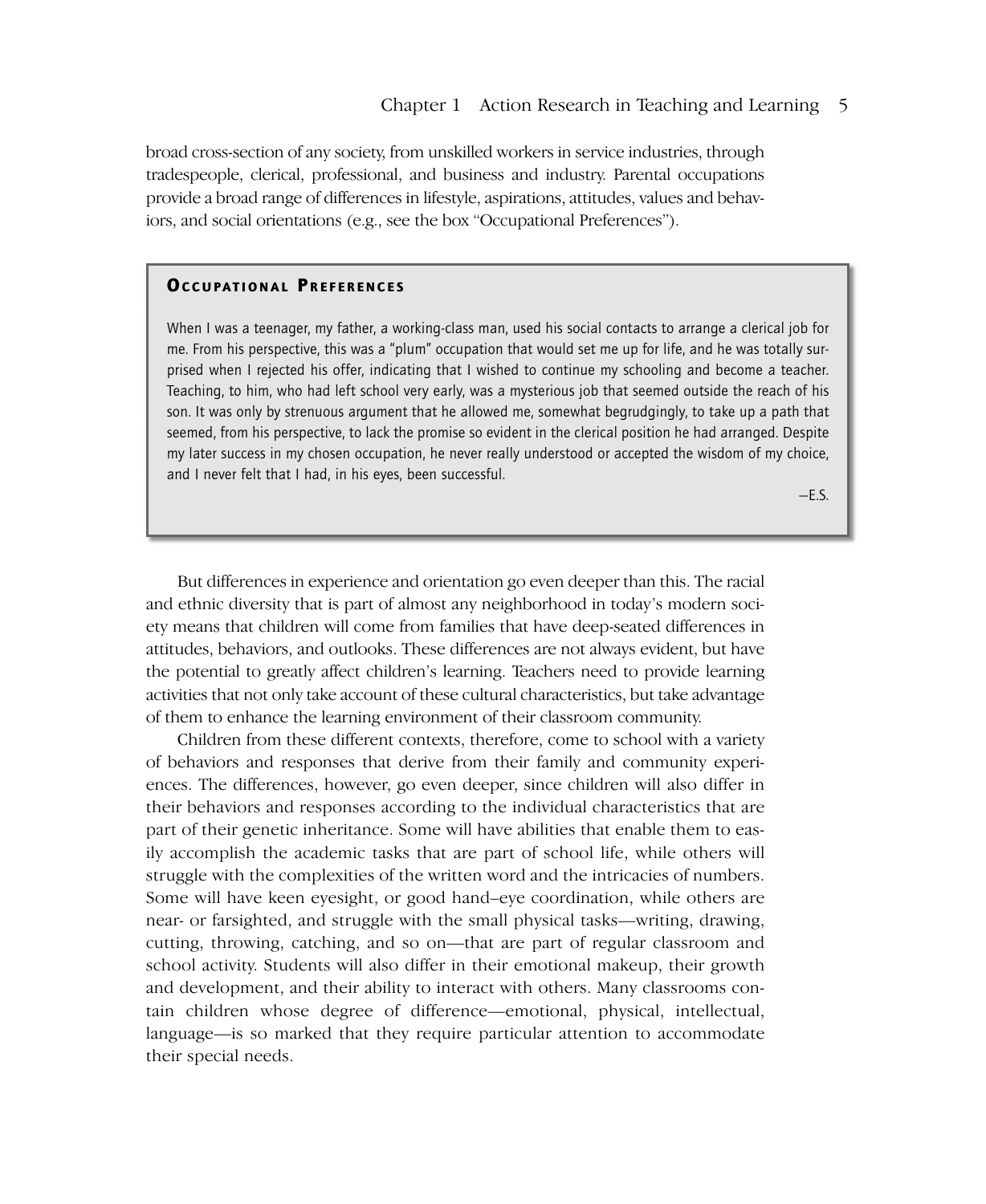Any classroom, therefore, is a veritable "zoo" of abilities, orientations, responses, behaviors, and potentials. The students comprise a diverse body of individuals whose characteristics and qualities need to be taken into account as teachers strive to provide an effective and enjoyable education for the children in their charge. The excitement of teaching is grounded in the rich potential encompassed by the students, the bubbling energy that is nascent in any group of young people, and the task of providing them with learning experiences that "make a difference" in their lives. A teacher's main task is to construct an ongoing set of learning experiences that not only provide students with the knowledge and skills that enhance their understanding of the social world in which they live, but provide them with skills they will need to live happy and productive lives in a complex, modern society.

# **WHAT IS TO BE LEARNED: DOMAINS OF KNOWLEDGE**

The teaching task is also made more complex by the wide array of knowledge and skills that comprise the curriculum. The purpose of schooling is to pass on to students that vast body of knowledge that is the accumulated wisdom of modern societies, and is the product of many centuries of development and learning. Some people act as if "learning" this body of knowledge is merely an act of memorization and retrieval remembering pieces of knowledge and retrieving them in response to appropriate questions—or applying a memorized formula to acquire a correct answer. From this perspective, the major tasks involved in learning are presentation and recall.

"Knowing," however, entails much more than merely being able to remember a specific piece of knowledge. Knowing, at a deeper level, entails the ability to use that knowledge in a range of different ways; knowing is related to "understanding." Understanding indicates the ability a person acquires to creatively apply and use that piece of knowledge—to extrapolate from it, to link it to other discrete pieces of information, to use it to solve problems, and so on. These different domains of knowledge have been clearly articulated by Benjamin Bloom and his colleagues (Bloom & Krathwohl, 1956), whose Taxonomy of Educational Objectives has for many years provided a useful way to conceptualize the different forms of knowing, enabling us to understand how human learning is not merely a process of memorization, but entails a number of different types or *domains* of knowledge:

- **Knowledge:** Remembering and being able to recall information
- **Comprehension:** Grasping the meaning of informational materials
- **Application:** Using that information in new situations
- **Analysis:** Breaking down information into component parts, developing divergent conclusions, making inferences, and finding evidence to support arguments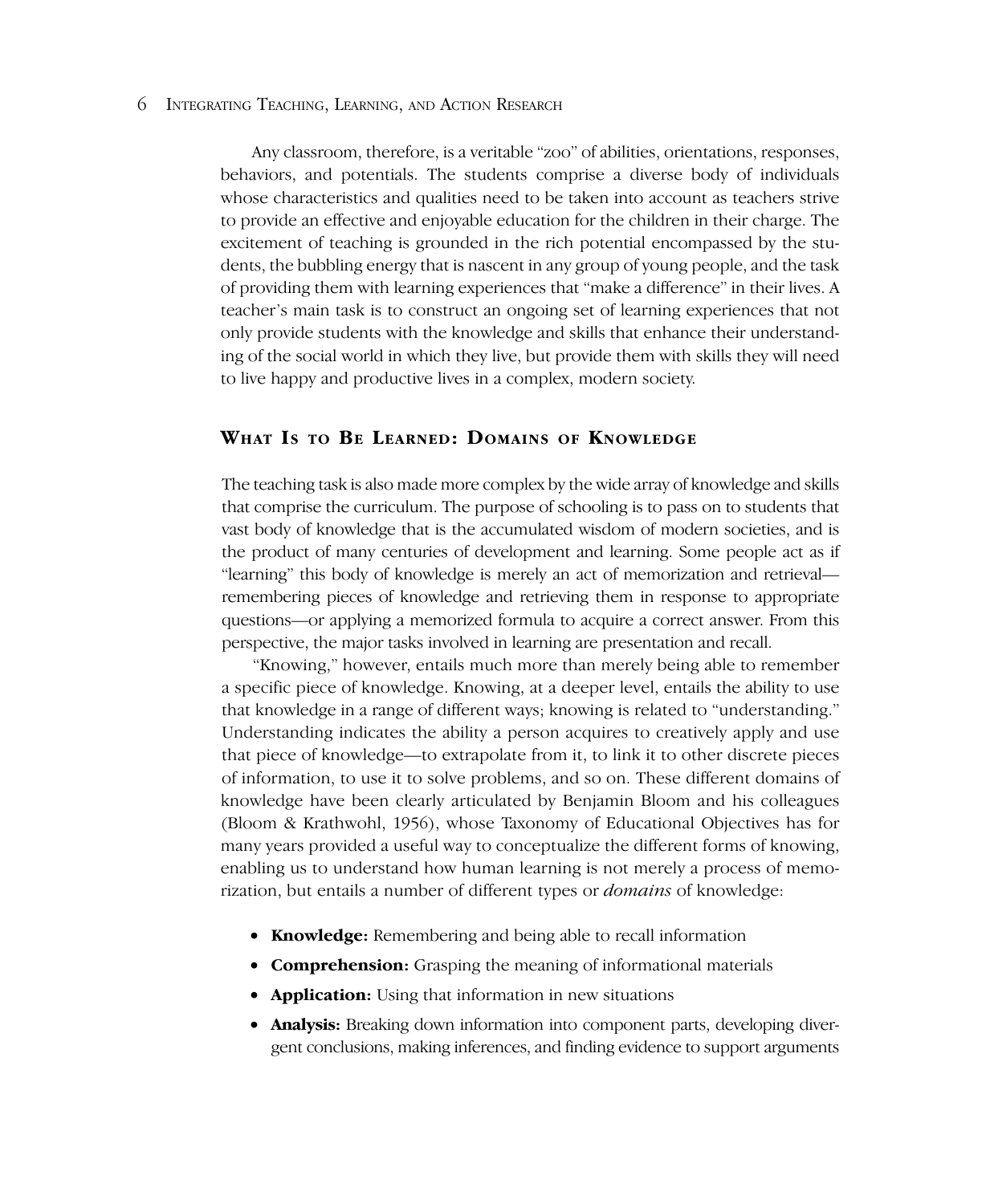- **Synthesis:** Applying prior knowledge and skills to produce a new arrangement of the knowledge
- **Evaluation:** Judging the value of a product

These cognitive skills form the basis for much of our educational endeavors, so that as students move through school, they extend their capacity to engage these types of activity. Their knowledge increases in breadth, and they become increasingly adept at performing more complex cognitive tasks. The above taxonomy emphasizes cognitive or intellectual functioning, but equivalent taxonomies describe knowledge in the affective domain (feeling and emotion) and the psychomotor domain (motor skills). As teachers plan and implement their lessons, therefore, they need to keep track of the multitude of learning tasks required to accomplish a very diverse set of learning outcomes.

The purpose of incorporating action research routines into teaching, therefore, is to provide teachers with a framework or scaffold that enables them to systematically take into account these diverse issues. Action research as a simple process of systematic inquiry provides the means by which teachers can organize the complexity they face and assists them to incorporate the diverse elements of instruction into a carefully articulated program of learning for their students.

# **ACTION RESEARCH IN TEACHING**

Although teaching is often viewed as the simple procedure of presenting students with a body of subject matter that is learned and tested, experienced teachers know that much more is involved. They understand the need to take into account the diverse abilities and characteristics of their students, the complex body of knowledge and skills that students must acquire, and the diverse learning activities that need to be engaged. In many respects, also, each class is different from any other, and requires a carefully planned program of activities to ensure that students achieve successful learning outcomes. Action research provides the means for teachers to incorporate these diverse elements into their instruction, and to organize their work so that they effectively accomplish the demanding task of teaching.

There is nothing magical or particularly complex about action research. It is merely a systematic routine that enables teachers to keep track and take account of the many aspects of their work with students. Action research is similar to steps we take as we investigate very ordinary problems and issues in our everyday life. If we can't find our socks, we might first "Look" for them, or even ask our partners, "Have you seen my blue socks?" We then "Think" about them, asking questions like, "Where did I put them?" "When did I last use them?" "Did I put them in the wash?"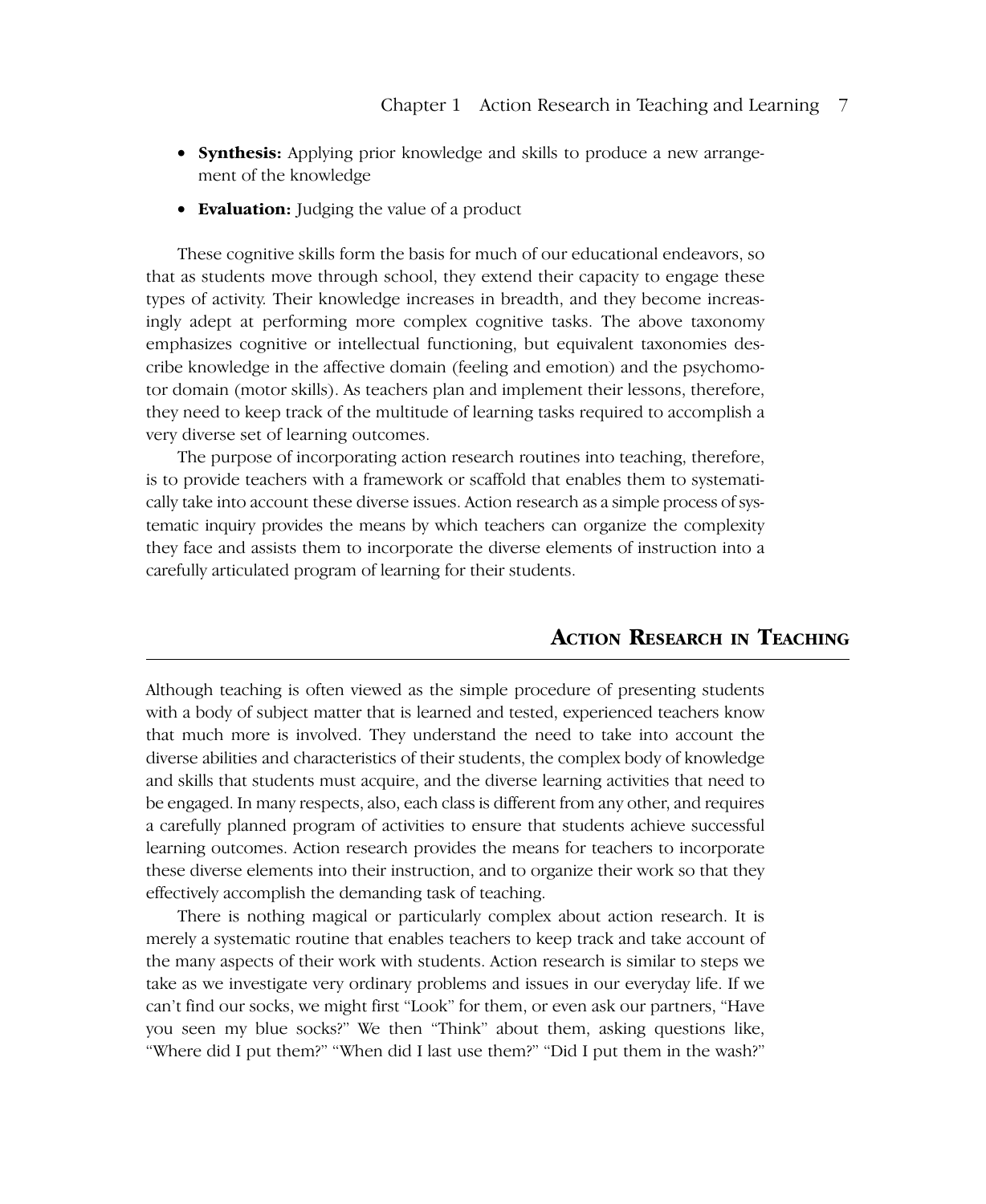thereby examining alternative explanations for their possible location. If we are successful in these activities, the final "Act" is to find the socks, and the problem is solved.

In a similar vein, action research enables teachers to answer the basic instructional questions described above. The fundamental research question, however, can be stated as "How can I provide a successful lesson for this particular group of students?" As we reveal in the coming chapters, this question requires teachers to engage in systematic inquiry that enables us to take into account the many issues that are part of any classroom learning process—the nature of our students, the outcomes to be achieved, the content to be learned, the learning activities involved, and the means for assessing that learning.

The approach to action research as applied to teaching in this book is based on a simple LOOK  $>$  THINK  $>$  ACT heuristic<sup>1</sup> that frames both the instructional work of the teacher and student learning activities. The three components act as a compass or map that guides teachers through the systematic steps of a process of inquiry:

- **LOOK** Acquire information (data)
- **THINK** Reflect on the information (analyze)
- ACT Use outcomes of reflection and analysis (plan, implement, evaluate)

This simple process is repeated in an ongoing fashion, providing a constant guide to ongoing processes of teaching and learning (Figure 1.2).





Action research is often used to investigate specific issues or problems associated with classroom or school life (Atweh & Burton, 1995; Atweh, Christensen, & Dornan, 1998; Baldwin, 1996; Kincheloe, 2005; Malaguzzi, 1994; Stringer 2008). In this text, however, we show it may be continuously applied to ongoing classroom teaching and learning routines. Action research therefore becomes an integral part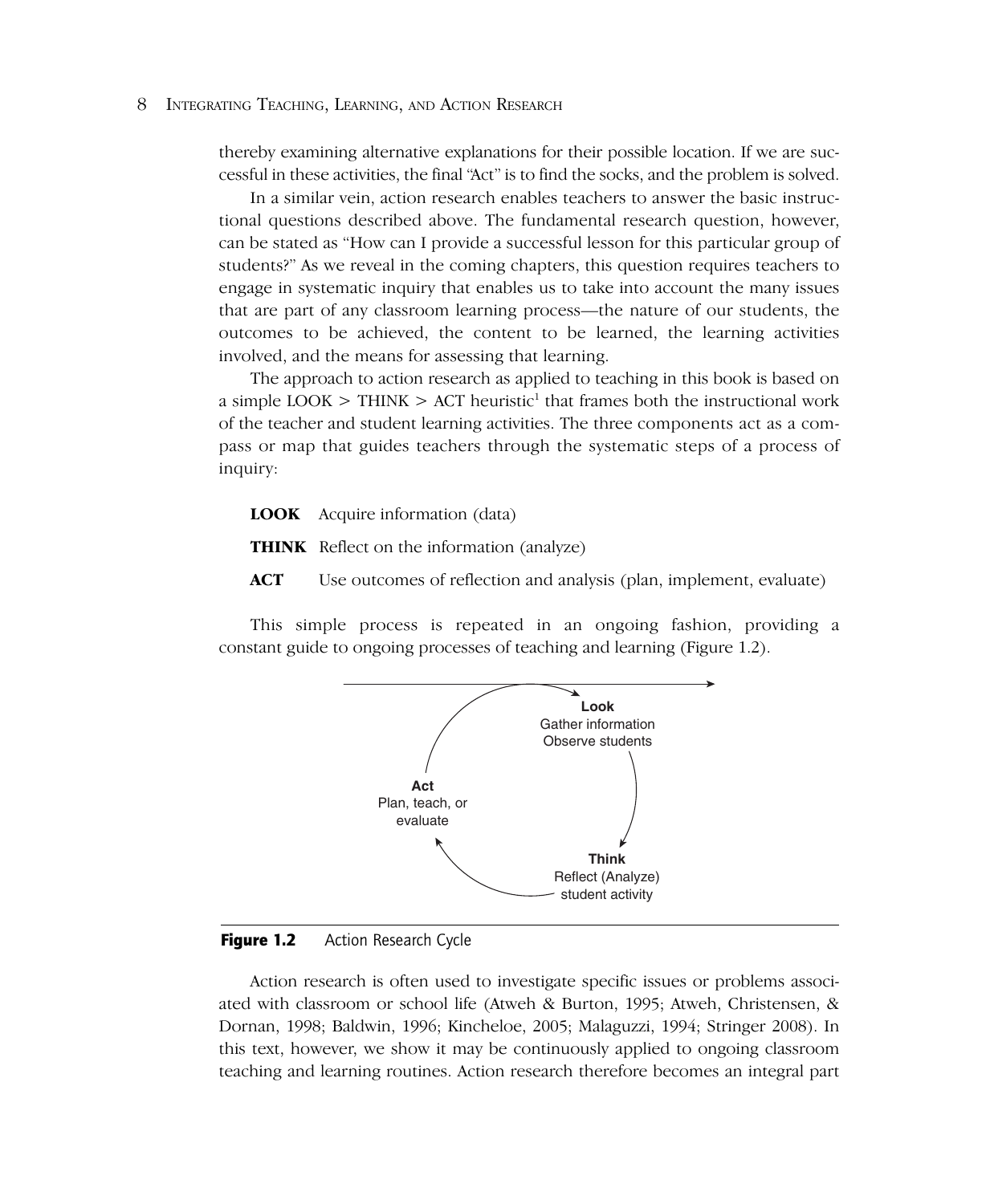of classroom lessons, providing a scaffold on which to build creative and effective lessons that consciously engage the students' full learning potential. It assists teachers to link student learning to real-life contexts, interests, and experiences, and provides an approach to experiential education that boosts student learning while promoting social outcomes related to participatory democracy.

# **ACTION LEARNING FOR STUDENTS**

This book is based on the assumption that students learn more and better when they are actively engaged in processes of inquiry that stimulate their imagination and their interest. Action learning envisions learning, like action research, as a systematic process of inquiry and investigation that encompasses a wide range of interesting and effective learning activities. Action learners are, in effect, action researchers, as will become apparent in the following sections.

When teachers ask students to "research a topic and write a paper," they are asking them to gather information and report on a topic or issue. Students typically use a variety of methods to acquire information from a variety of sources—books, magazines, papers, the Internet, television, and so on. From all they gather, they select interesting or relevant pieces of information to construct their report that summarizes the central concepts, issues, and events and presents them in a carefully organized form. A good report provides readers with a clear understanding of the topic or issue studied.

This common event encapsulates some fundamental features of the processes of investigation that is the hallmark of scientific, social, and behavioral research. Using processes of investigation that are similar to those used in these types of research, students explore a topic or issue by conducting systematic processes of inquiry that

- **Focus:** Clarify the issue, topic, or problem to be studied
- **Gather Data:** Collect information relevant to that issue, topic, or problem
- **Analyze Data:** Process that information by selecting and sorting to identify key elements
- **Action:** Perform some action or activity that uses the information thus acquired

Action learners move through continuous cycles of this inquiry process to improve their understanding, extend their knowledge, or refine their skills (see Figure 1.3).

Action learning enables students to apply active learning processes to any area of the curriculum—reading, writing, mathematics, social studies, science, and so on. In the following pages we demonstrate how student action learning activities are clearly linked to outcomes embodied in state courses of study or core content curricula standards.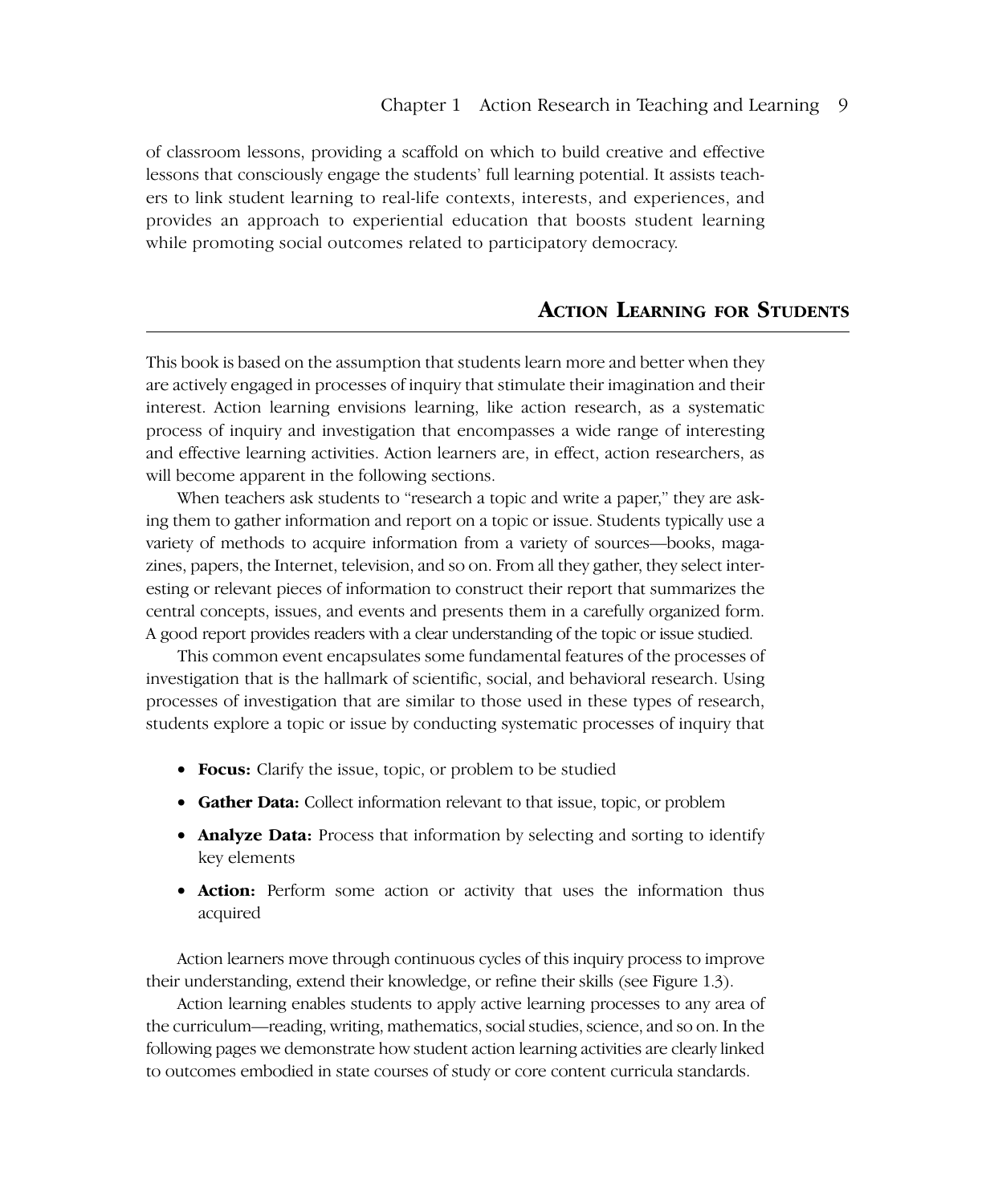

**Figure 1.3** Action Learning Cycle

# **ACTION RESEARCH AND ACTION LEARNING: PARALLEL PROCESSES**

The above frameworks describe how action research—a process of systematic inquiry—assists teachers to formulate lessons and evaluate the outcomes of the learning processes they contain. It enables teachers to systematically sort through the range of issues they need to accommodate in their lessons in order to accomplish effective outcomes with their students. A process of inquiry requires a teacher to start with questions about their students:

- What are the characteristics and qualities of the students I am teaching?
- What must they learn?
- How can they learn it?
- How can I know the extent to which they have learned it?

These are *research questions* that provide the basis for a continuing process of exploration that enables a teacher to plan effective classroom learning strategies. As these lessons are implemented, he or she monitors student progress using ongoing cycles of the action research process, observing student activities, assessing student performance, and providing appropriate feedback (see "Teacher" column in Figure 1.4).

A similar process of inquiry—action learning—assists students to frame their activities in terms of a series of questions. Starting with a topic, an issue, or a problem that focuses on a particular body of knowledge or set of concepts and/or skills, they may ask:

- What do I need to learn? What do I need to *know* or to be able to *do*?
- How can I learn those things?
- How can I show that I have learned them?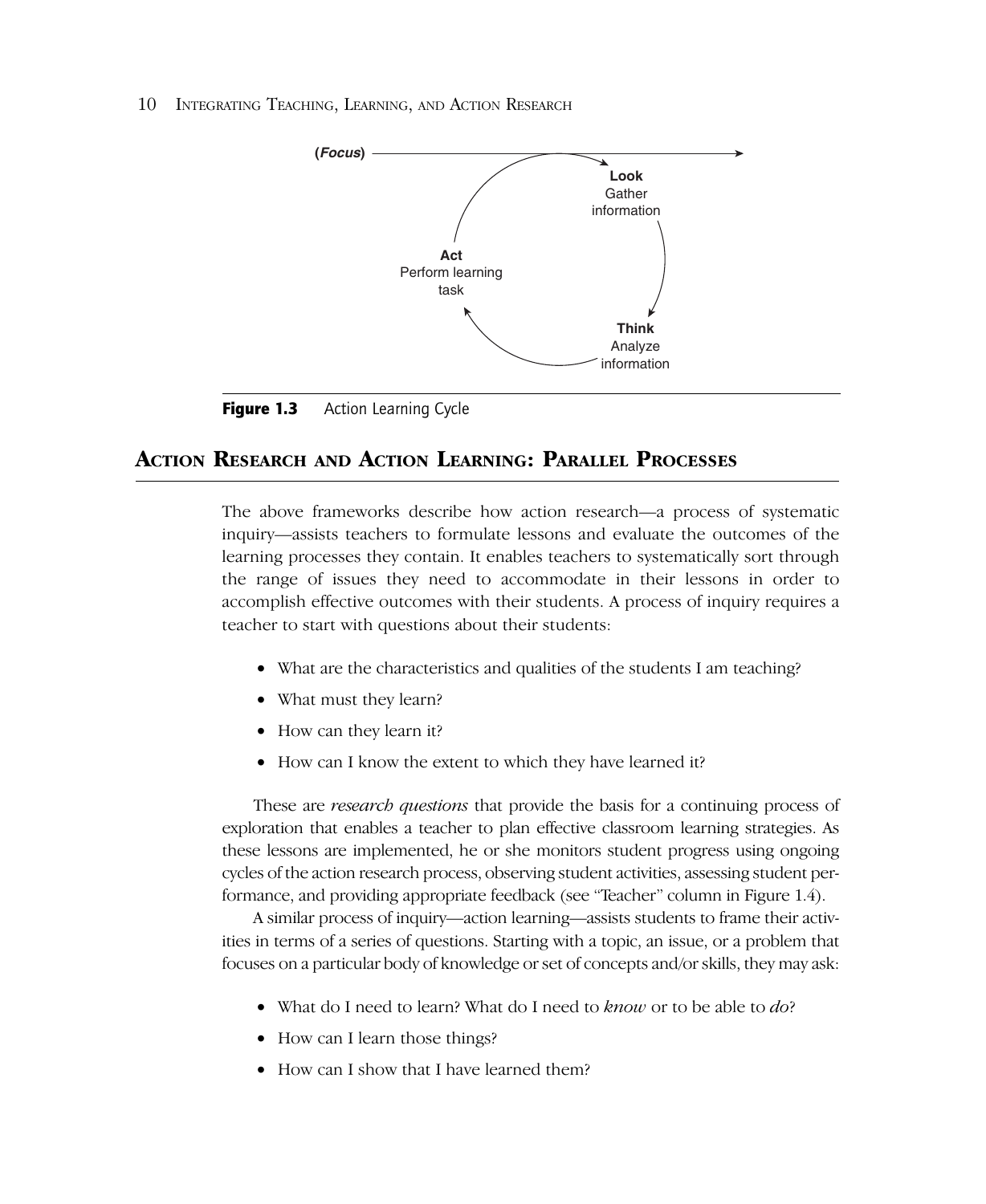## Chapter 1 Action Research in Teaching and Learning 11





The learning processes that merge exploration of these questions provide the means to assist students to more effectively accomplish the outcomes that are the purpose of the lesson (see the column for "Students" in Figure 1.4).

Teachers and students are therefore engaged in parallel processes of inquiry that enable students to accomplish their learning, and assist teachers to engage more effective teaching practices. As Figure 1.5 indicates, the teacher's reflective research routine mirrors the learning routine of students, providing the context for creative and engaged instruction and learning.



**Figure 1.5** Action Research/Action Learning Double Helix

The following chapters therefore describe how action research and action learning work in tandem to provide students and teachers with the means to implement an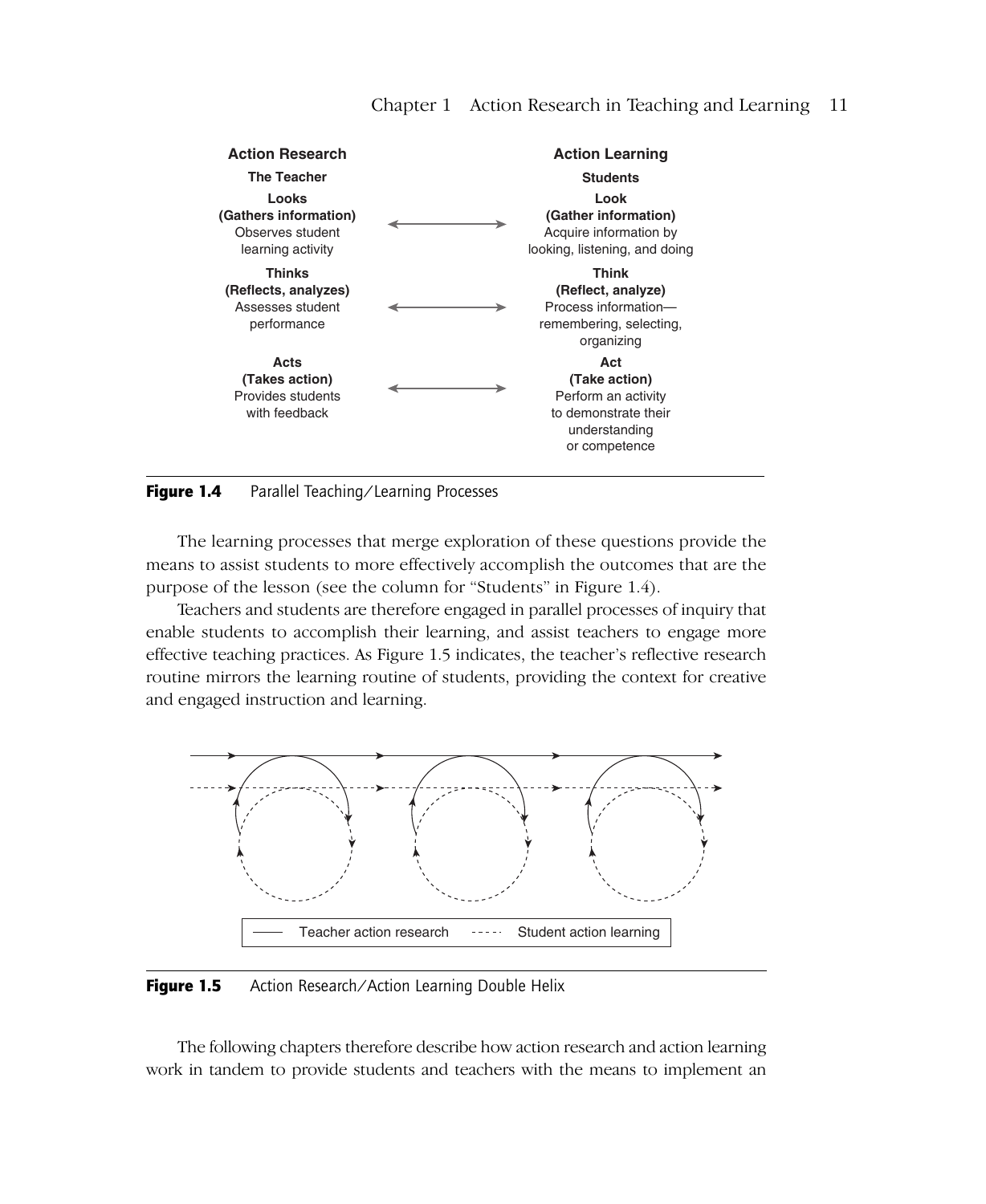approach to learning that is dynamic, engaging, and educationally effective. In a fundamental way teaching and learning, as a transactional process, require both teachers and students to engage in ongoing acts of systematic inquiry that enable them to successfully accomplish learning outcomes that are the true purpose of classroom life.

The relationship between teaching and learning can be envisaged as a double helix, the parallel processes of teacher instruction and student learning working as complementary parts of the same process. In the following chapters we describe how these interacting spirals of activity provide a framework of concepts upon which to scaffold teaching and learning to produce enhanced outcomes in the classroom.

# **APPLYING ACTION RESEARCH TO PHASES OF INSTRUCTION**

As described above, action research is not an "add-on" to the regular work of teaching but a set of procedures or a scaffold—a structured way of thinking—that assists teachers to engage their regular teaching routines in a more systematic and organized fashion. A lesson plan, for instance, is presented not merely as a standardized recipe for instruction, but the product of systematic inquiry that assists the teacher to deal with the complex array of issues that must be taken into account in planning and implementing effective teaching/learning processes.

Action research is not just applied to lesson planning, however, but can be incorporated into all aspects of teaching. The chapters that follow describe how to use action research to enhance each phase of instruction—planning, teaching, and assessment and evaluation (see Figure 1.6):



**Figure 1.6** Phases of Instruction

- **Phase 1—Lesson planning and preparation:** Reviewing information and resources (Look); selecting, sorting, and organizing information (Think); formulating a lesson plan (Act).
- **Phase 2—Instruction:** Initiating activity and observing student responses (Look); reflecting on their learning processes and performances (Think); providing feedback and information (Act).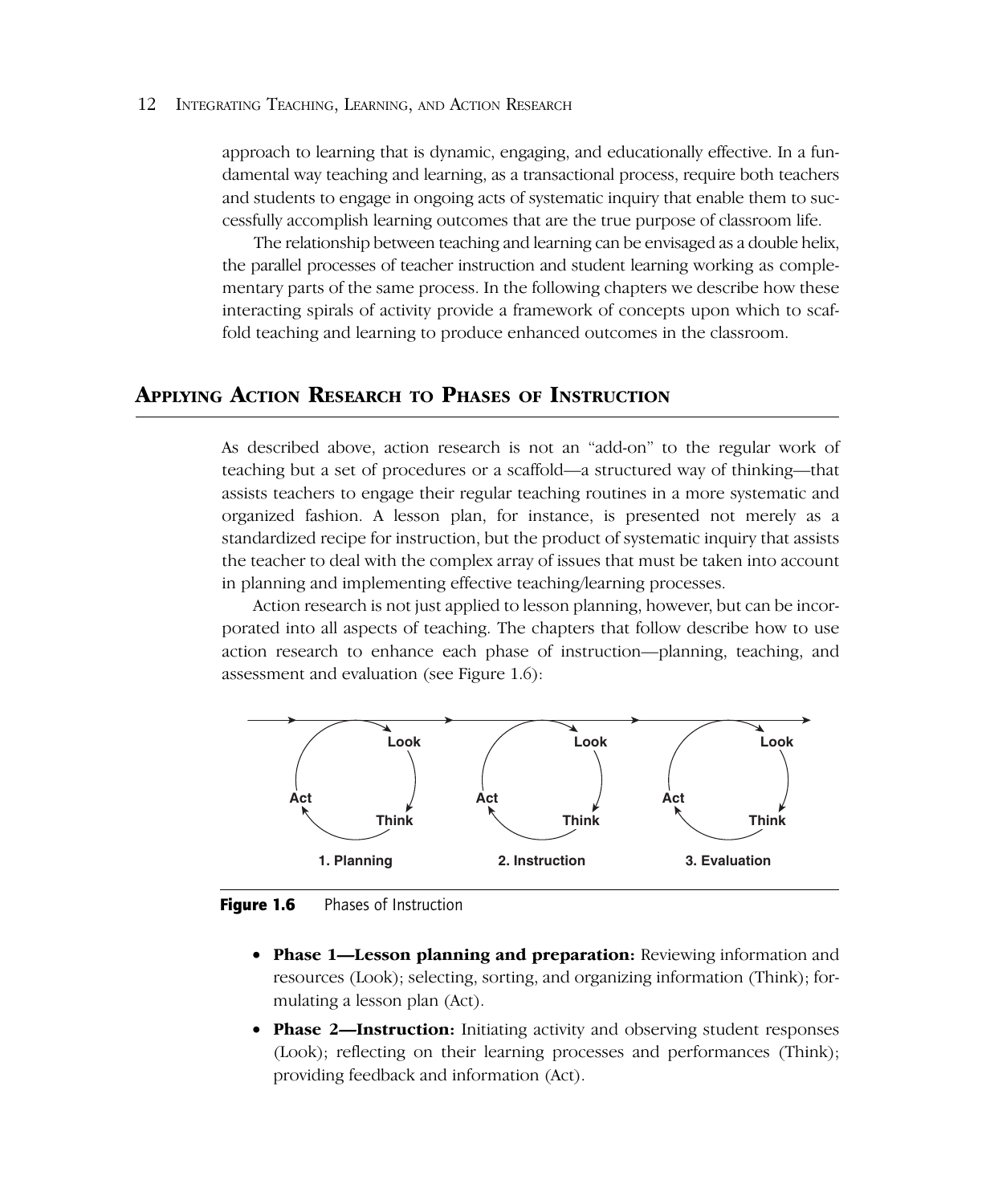• **Phase 3—Assessment and Evaluation:** Reviewing lesson outcomes, reviewing student performance (Look); identifying successes and strengths; identifying weaknesses and gaps (Think); Planning remedial actions; planning ways of improving instruction and learning (Act).

The cyclical Look–Think–Act steps of action research thus are incorporated into each phase of instruction, providing carefully articulated processes that enhance both teacher instruction and student learning.

# **CONCLUSION**

This chapter has described how action research and action learning can enhance teacher instruction and student learning. It shows how systematic processes of inquiry can assist teachers to learn more about the fundamental attributes and capacities of their students, and use that information to enrich and enhance the teaching/learning processes in their classrooms. In doing so, teachers are able to take into account some of the fundamental conditions that enable students to engage the full potential of their learning capacities and capabilities. The following chapters provide detailed descriptions of how action research can provide the basis for incorporating this complex array of issues into each phase of the teaching process—planning, implementing, and evaluating lessons.

# **LEARNING RESOURCES**

## **R <sup>E</sup> <sup>F</sup> <sup>L</sup> <sup>E</sup> <sup>C</sup> <sup>T</sup> <sup>I</sup> <sup>O</sup> <sup>N</sup>**

|      | 1. <b>Look:</b> Review the material on action research in this chapter.                                                                     |
|------|---------------------------------------------------------------------------------------------------------------------------------------------|
|      | <b>Think:</b> Identify the major features of action research.                                                                               |
| Act: | Prepare a short presentation that describes the way you understand action research. Present it to some<br>of your colleagues or classmates. |
|      | 2. <b>Look</b> : Review the material in this chapter on action learning.                                                                    |
|      | <b>Think</b> : Identify the major features of action research. Identify how it is similar, and how it differs from action<br>research.      |
| Act: | Plan a short presentation on your findings to a small group of colleagues or classmates.                                                    |
|      | 3. Look: Review material in this chapter that describes how teachers can enhance their instruction by the use of<br>action research.        |
|      | <b>Think</b> : Identify the framework(s) presented that you feel would be most useful to you, as a teacher.                                 |
| Act: | Plan and implement a short presentation that describes these frameworks to a group of colleagues or<br>classmates.                          |
|      |                                                                                                                                             |